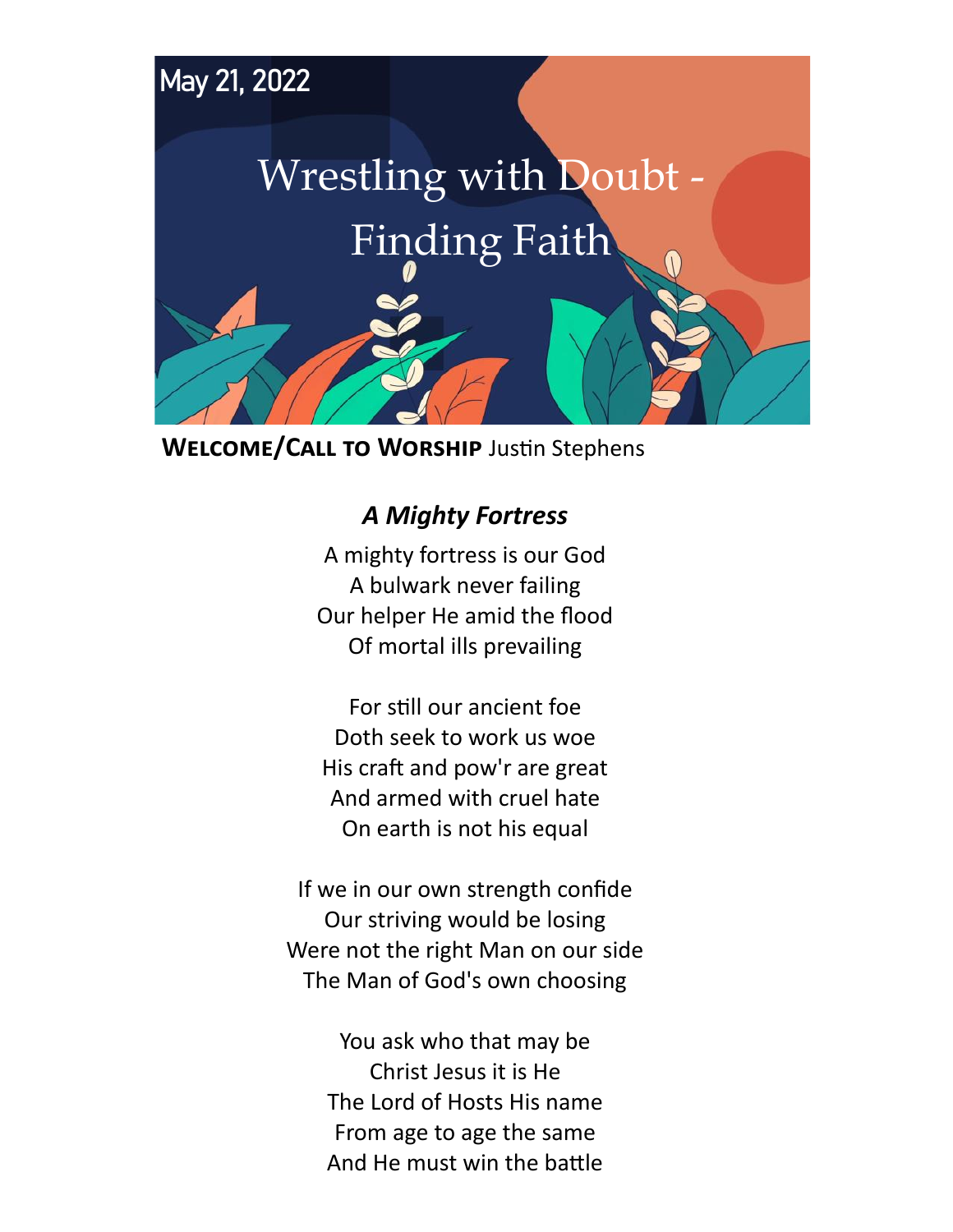And tho' this world with devils filled Should threaten to undo us We will not fear for God hath willed His truth to triumph thru us

And tho' this world with devils filled Should threaten to undo us We will not fear for God hath willed His truth to triumph thru us

A Mighty Fortress is our God His kingdom is forever (repeat)

His kingdom is forever

If we in our own strength confide Our striving would be losing

#### **Scripture Reading...PSALM 97** (NRSV)

Read by: Justin Stephens The Lord is king! Let the earth rejoice; let the many coastlands be glad! Clouds and thick darkness are all around him; righteousness and justice are the foundation of his throne. Fire goes before him, and consumes his adversaries on every side. His lightnings light up the world; the earth sees and trembles. The mountains melt like wax before the Lord, before the Lord of all the earth. The heavens proclaim his righteousness; and all the peoples behold his glory. All worshippers of images are put to shame, those who make their boast in worthless idols;

all gods bow down before him.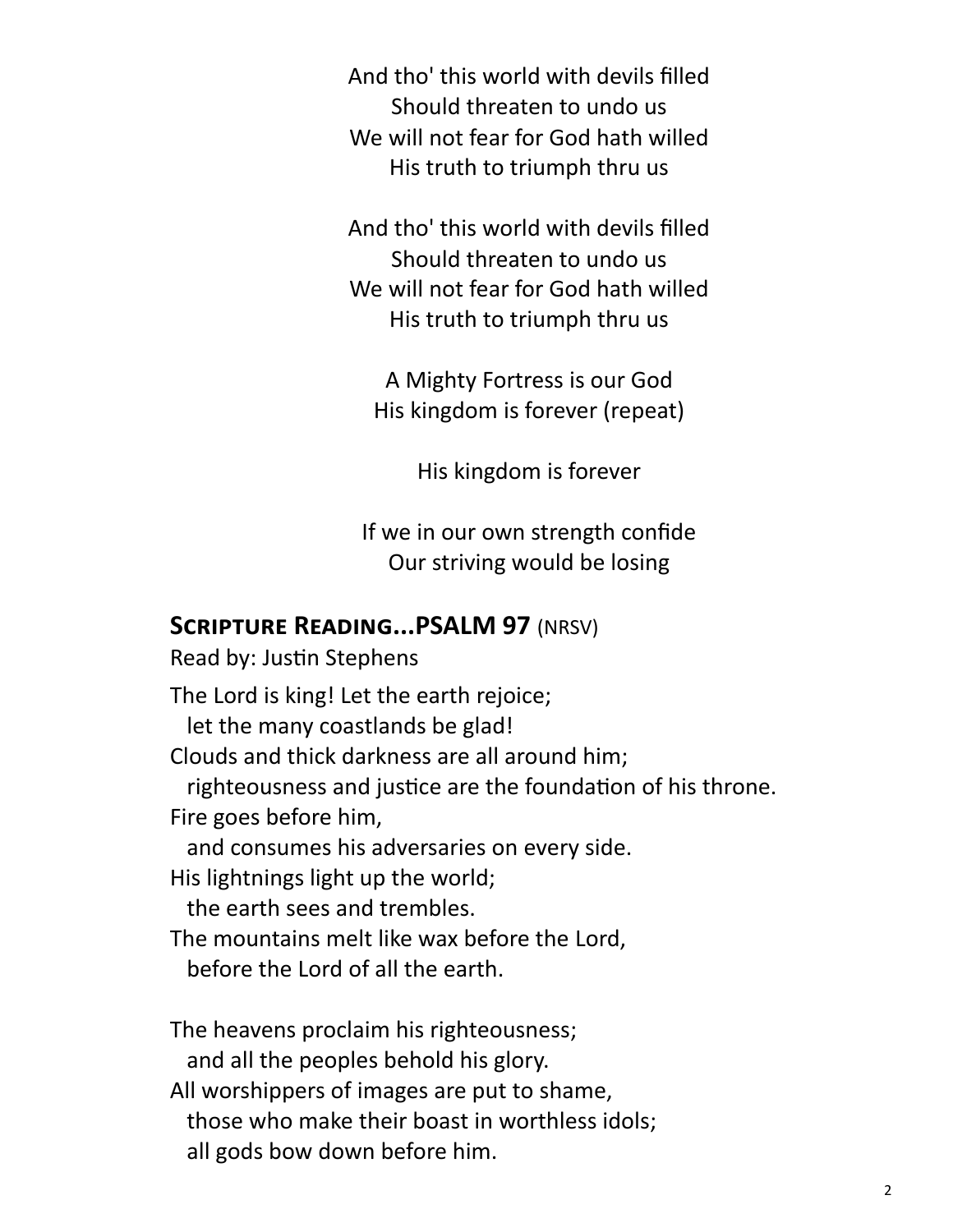Zion hears and is glad, and the towns of Judah rejoice, because of your judgements, O God. For you, O Lord, are most high over all the earth; you are exalted far above all gods.

The Lord loves those who hate evil; he guards the lives of his faithful; he rescues them from the hand of the wicked. Light dawns for the righteous, and joy for the upright in heart. Rejoice in the Lord, O you righteous, and give thanks to his holy name!

### *10,000 Reasons*

The sun comes up It's a new day dawning It's time to sing Your song again Whatever may pass And whatever lies before me Let me be singing When the evening comes

Bless the Lord oh my soul Oh my soul Worship His Holy name Sing like never before Oh my soul I'll worship Your Holy name

You're rich in love And You're slow to anger Your name is great And Your heart is kind For all Your goodness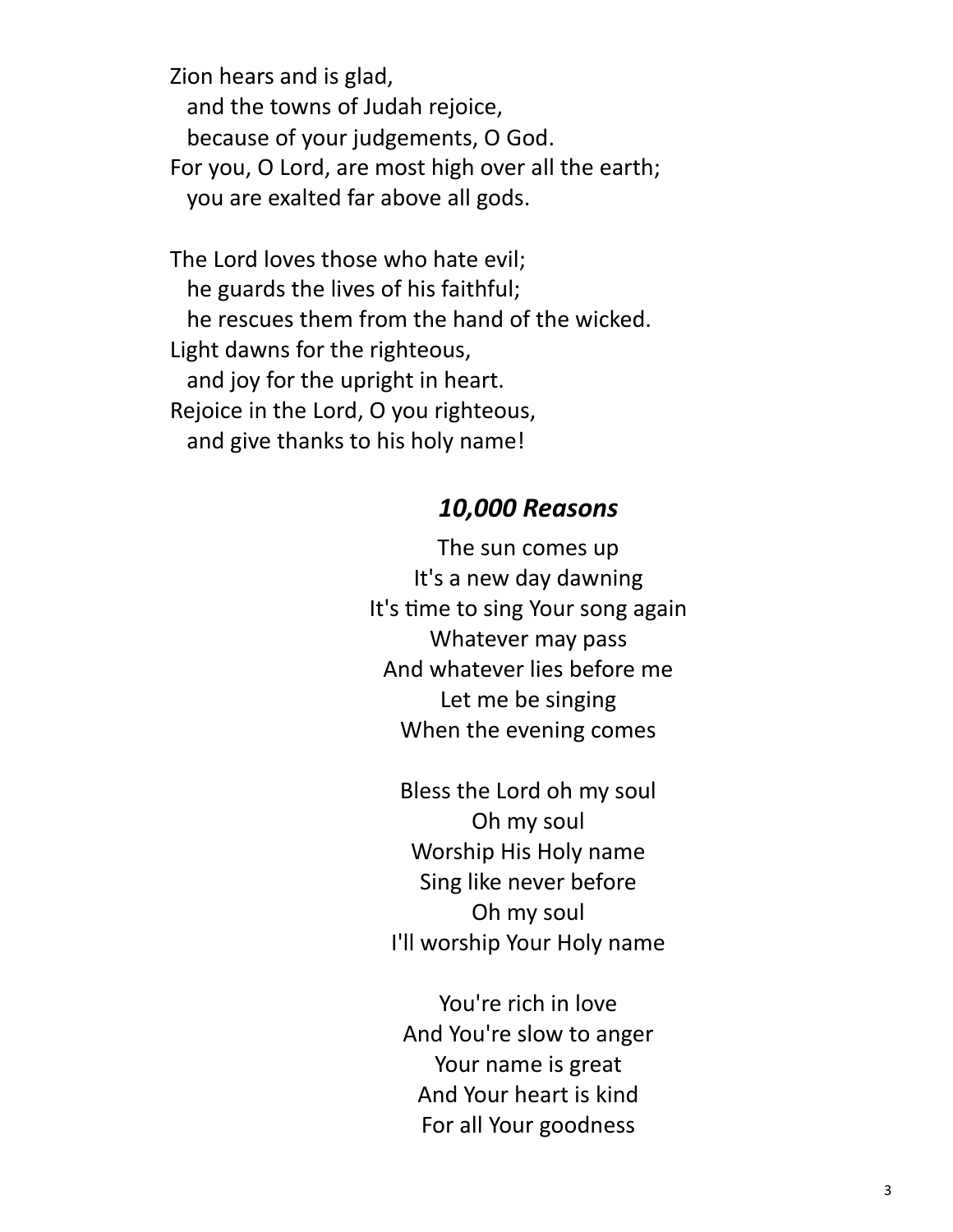I will keep on singing Ten thousand reasons For my heart to find

Bless the Lord oh my soul Oh my soul Worship His Holy name Sing like never before Oh my soul I'll worship Your Holy name

And on that day When my strength is failing The end draws near And my time has come Still my soul will Sing Your praise unending Ten thousand years And then forevermore Forevermore

Bless the Lord oh my soul Oh my soul Worship His Holy name Sing like never before Oh my soul I'll worship Your Holy name (repeat)

> I'll worship Your Holy name I'll worship Your Holy name

### *Gift Us Your Heart*

Your eyes are on the lowly Though others look away Your feet run to the broken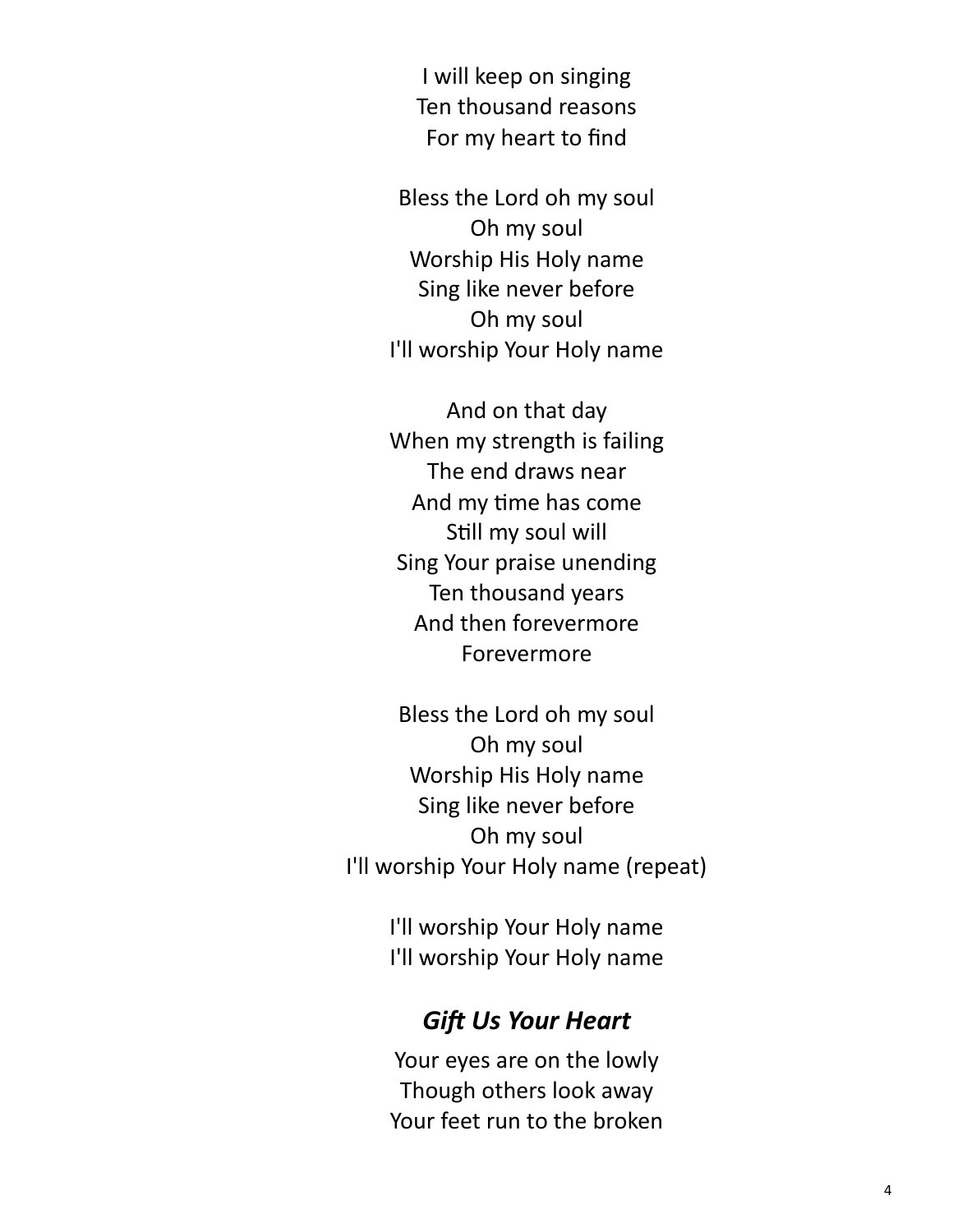Your hands are quick to save Make us like you, Lord

You walk with the forgotten And offer them a home Adopting the unwanted Calling them your own Make us like you, Lord

Give us Your heart O give us Your heart Let the light of heaven shine As we step into the dark O give us your heart O give us your heart All to see the kingdom come And death depart Give us your heart Give us your heart

You walk with the forgotten And offer them a home Adopting the unwanted Calling them your own Make us like you, Lord Make us like you, Lord

Give us Your heart O give us Your heart Let the light of heaven shine As we step into the dark O give us your heart O give us your heart All to see the kingdom come And death depart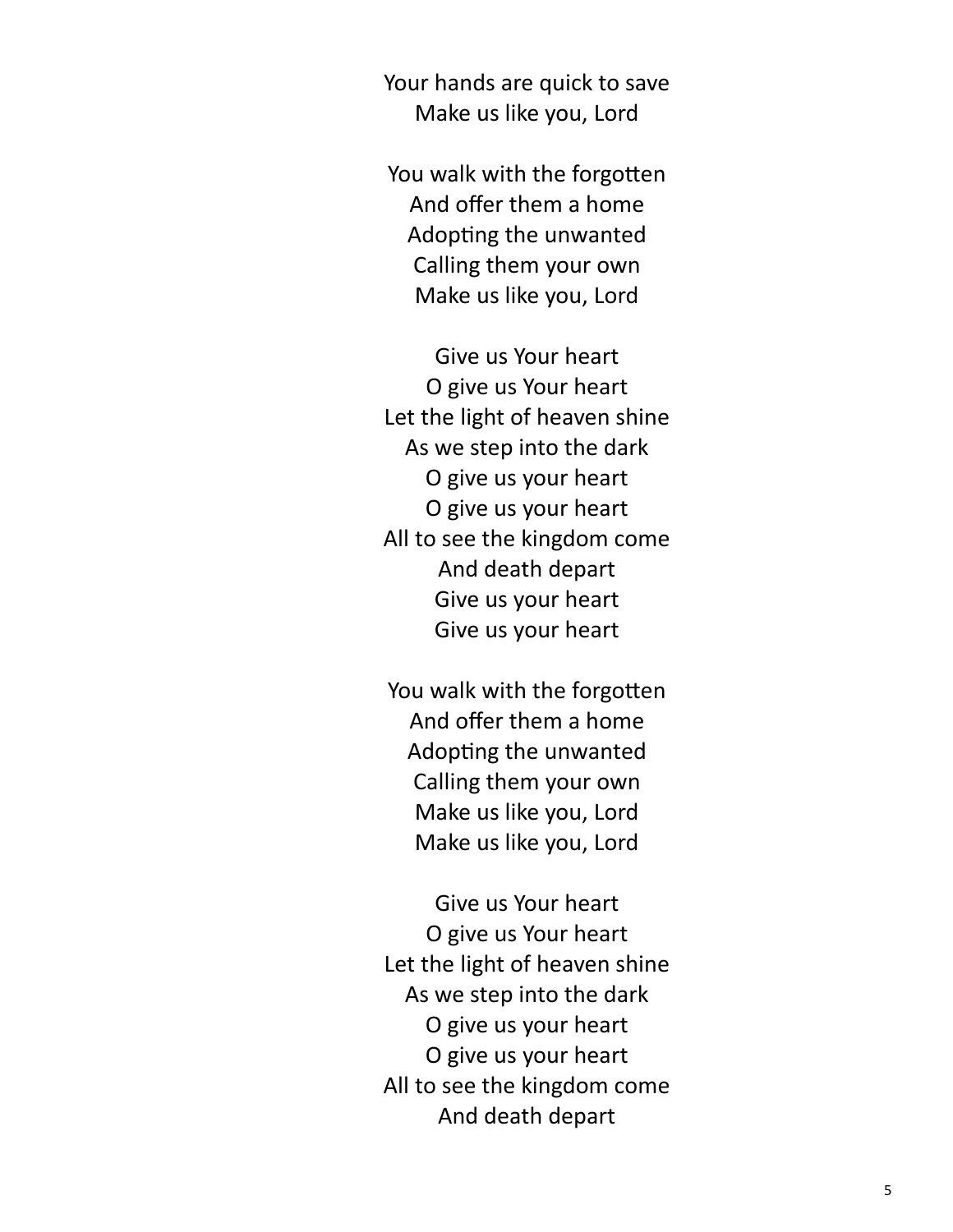Give us your heart Give us your heart

Let justice flow Like a river in the desert Let the nations know You will reign forever As the Earth beholds The glory of the Savior Let justice flow (repeat)

Give us Your heart O give us Your heart Let the light of heaven shine As we step into the dark O give us your heart O give us your heart All to see the kingdom come And death depart O Give us your heart O Give us your heart O Give us your heart

#### **Scripture Reading...Acts 9:36-43**(NRSV)

Read by: Pr. Lauren Dow Wegner

Now in Joppa there was a disciple whose name was Tabitha, which in Greek is Dorcas. She was devoted to good works and acts of charity.

At that time she became ill and died. When they had washed her, they laid her in a room upstairs.

Since Lydda was near Joppa, the disciples, who heard that Peter was there, sent two men to him with the request, "Please come to us without delay."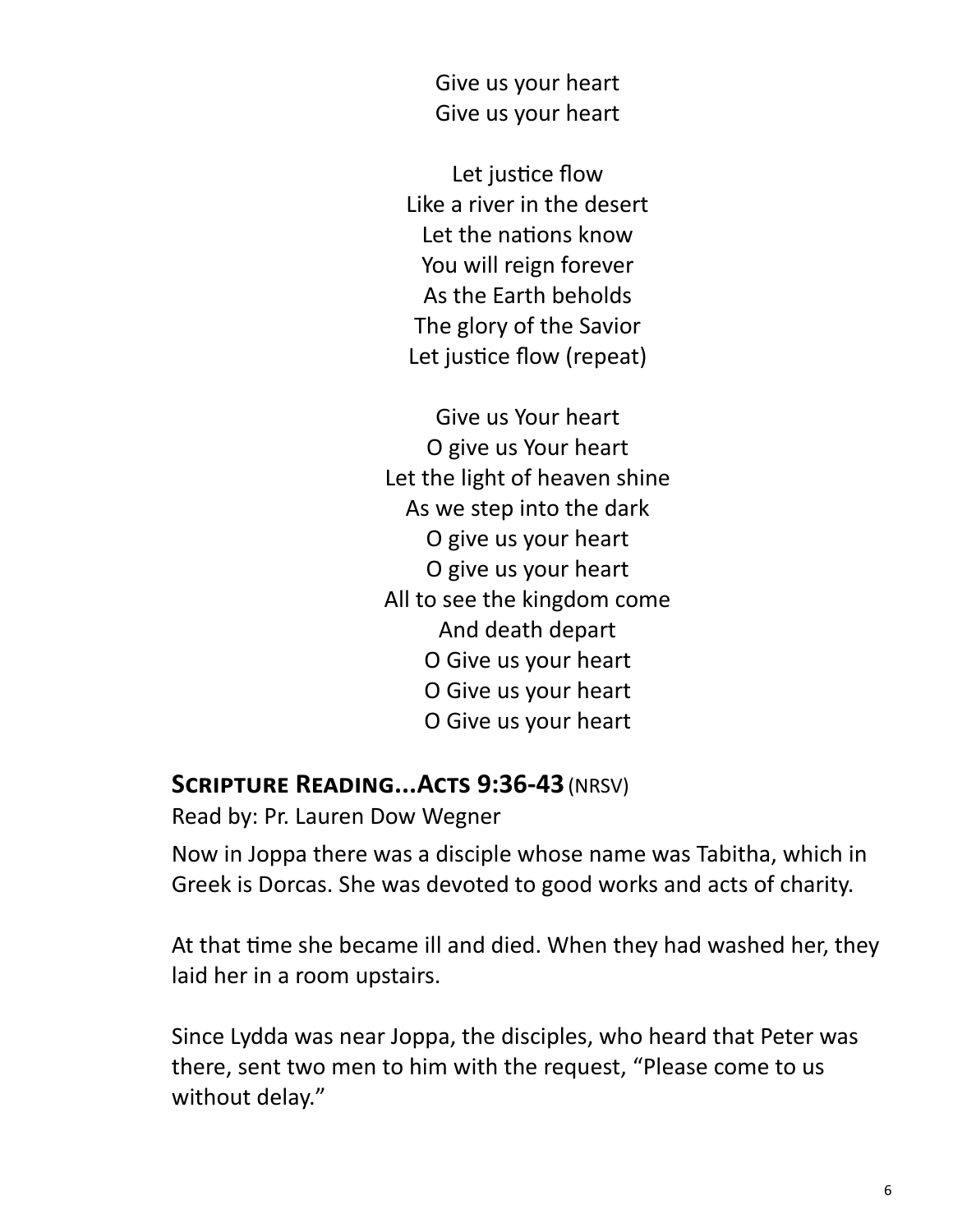So Peter got up and went with them; and when he arrived, they took him to the room upstairs. All the widows stood beside him, weeping and showing tunics and other clothing that Dorcas had made while she was with them.

Peter put all of them outside, and then he knelt down and prayed. He turned to the body and said, "Tabitha, get up." Then she opened her eyes, and seeing Peter, she sat up.

He gave her his hand and helped her up. Then calling the saints and widows, he showed her to be alive.

This became known throughout Joppa, and many believed in the Lord. Meanwhile he stayed in Joppa for some time with a certain Simon, a tanner.

**Message** Pr. Lauren Dow Wegner

## **Communion + Silent Reflection**

As we celebrate this sacrament, all are invited to receive the Risen presence of Jesus. God is really present—in bread and wine—forgiving sins and promising new life.

> Bread/wafer— "The body of Christ given for you"; Wine— "The blood of Christ shed for you."

## *All Hail King Jesus*

There was a moment when the lights went out When death had claimed its victory The King of Love had given up His life The darkest day in history

There on a cross they made for sinners For every curse His blood atoned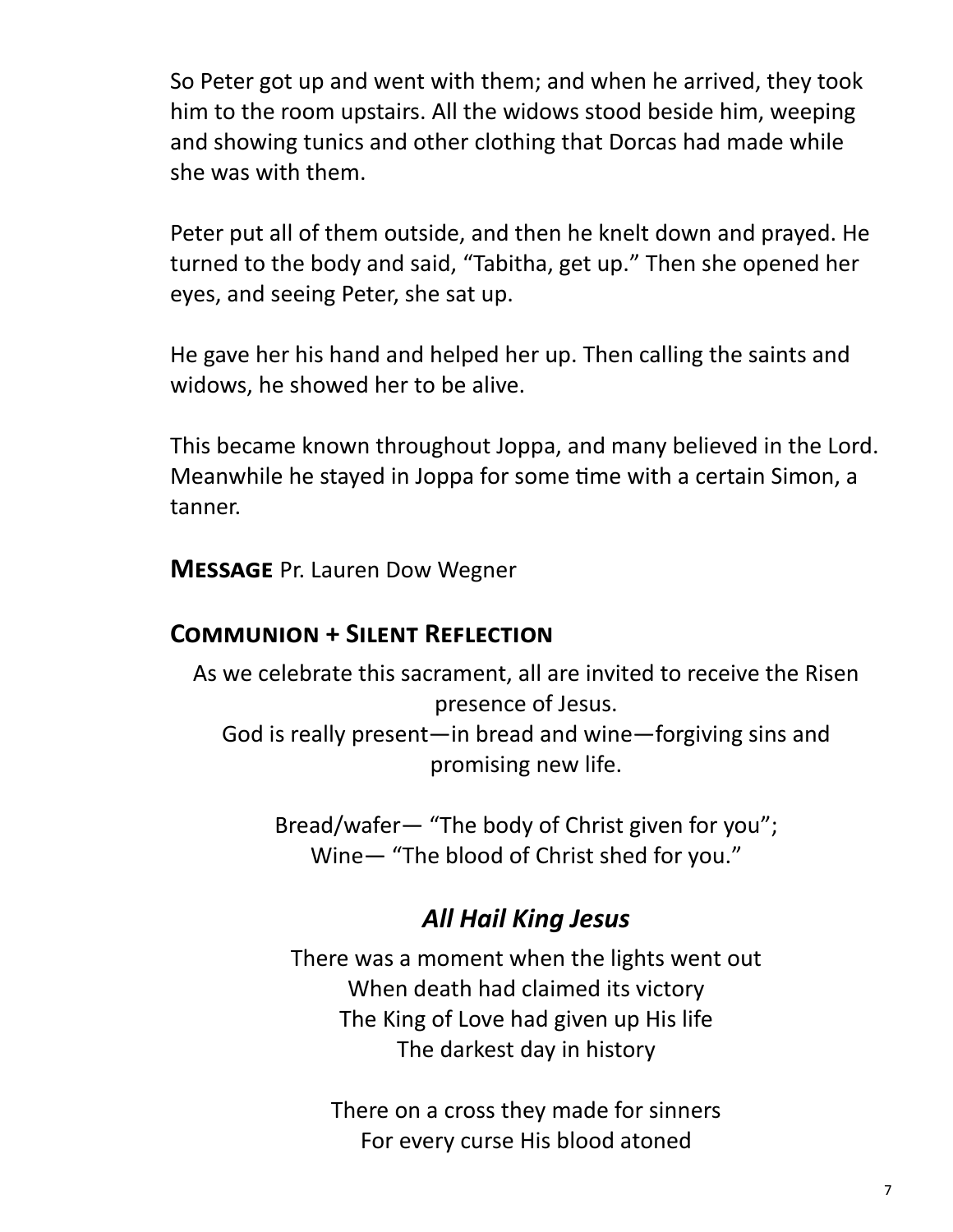One final breath and it was finished But not the end we could have known

> For the earth began to shake And the veil was torn What sacrifice was made As the heavens roared

All hail King Jesus All hail the Lord of Heaven and earth All hail King Jesus All hail the Savior of the world

There was a moment when the sky lit up A flash of light breaking through When all was lost He crossed eternity The King of life was on the move

> For in a dark cold tomb Where our Lord was laid One miraculous breath And we're forever changed

All hail, King Jesus All hail the Lord of heaven and earth All hail, King Jesus All hail the Savior of the world (repeat)

Let every knee, come bow before the King of Kings Let every tongue, confess that He is Lord Lift up your shout, let us join with all of Heaven Singing holy, singing holy Cry out holy, singing holy

> All hail, King Jesus All hail the Lord of heaven and earth All hail, King Jesus All hail the Savior of the world (repeat)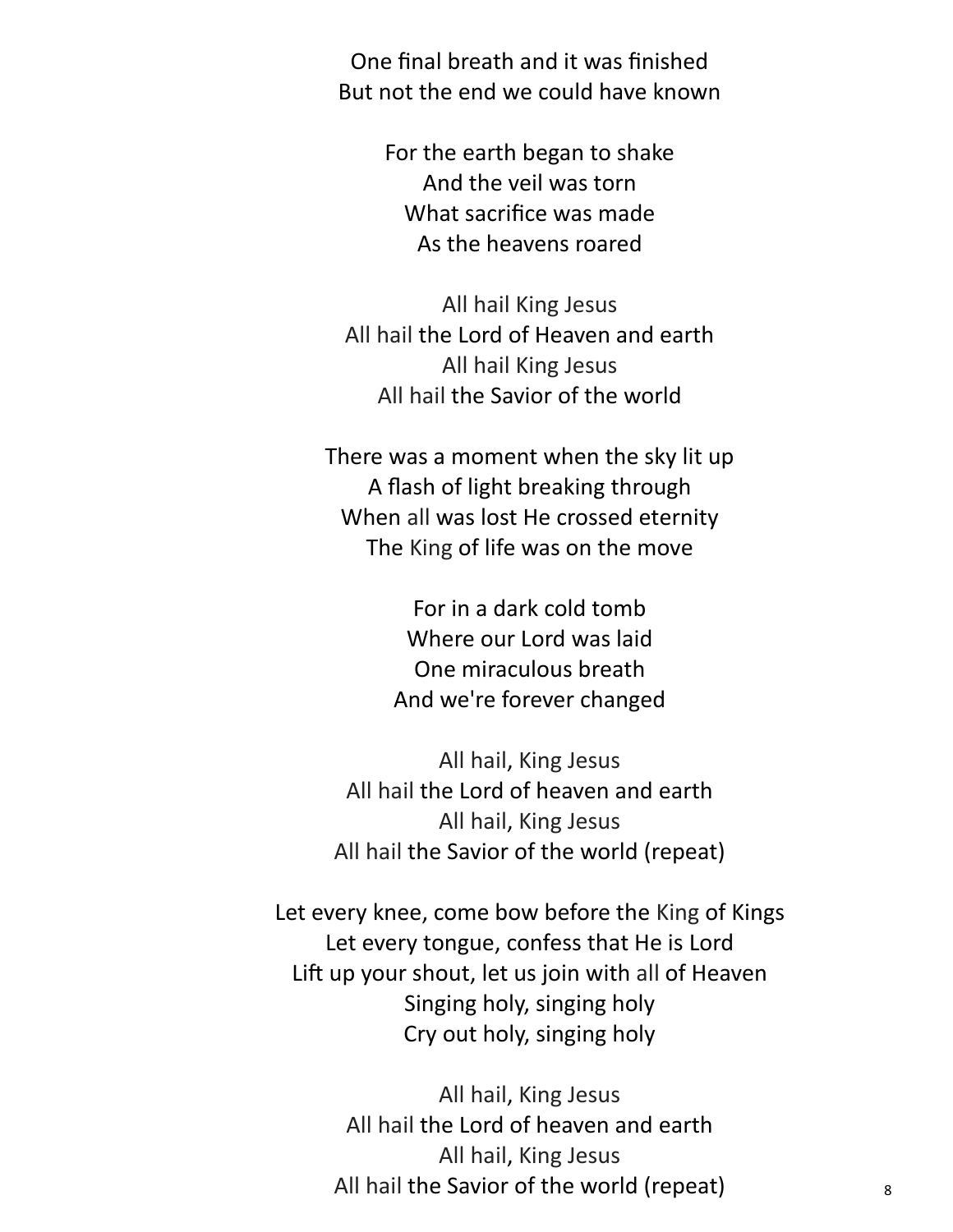## **Closing Prayer**

## **Thank Offering**

- $\cdot$  To make a gift online to the mission and ministry of Shepherd of the Hills, use this link: [shephills.org/give.](https://shephills.org/give/)
- · Scan the QR Code with your camera phone to give now.



By mail, send to 3525 Bee Caves Rd, Austin, TX 78746

## **Prayers**

**Please pray** for Sandy Nielsen, Rodney Varner, Walter and Stacia DeBill and Tom Smith.

**We pray** for all graduates who are completing years of study and time invested in their future. We pray for God to bless the next steps of their journeys-- that wherever they go, they may know that God goes before, behind, and beside them.

**We pray** for the people of Ukraine and all who find themselves in the midst of war, gripped by fear and uncertainty. Send your peace.

**We pray** for our global ministry partners: Rev. Karen Castillo in Guatemala; Iglesia Luterana Augustina Virgen del Rosario, Aurora 8 de Octubre, Guatemala. We pray for Malcolm and Joy Henderson and the ministry of CHARIS in Haiti.

**Please pray** for our local ministries: Mariposa Family Learning Center, Bread For All and Upbring Ministries.

**Please pray** for our faith community, that we may be a church without walls and live out loud...faithfully!

> *\*Prayers for family and friends are listed for 2 weeks, unless we are notified otherwise.*